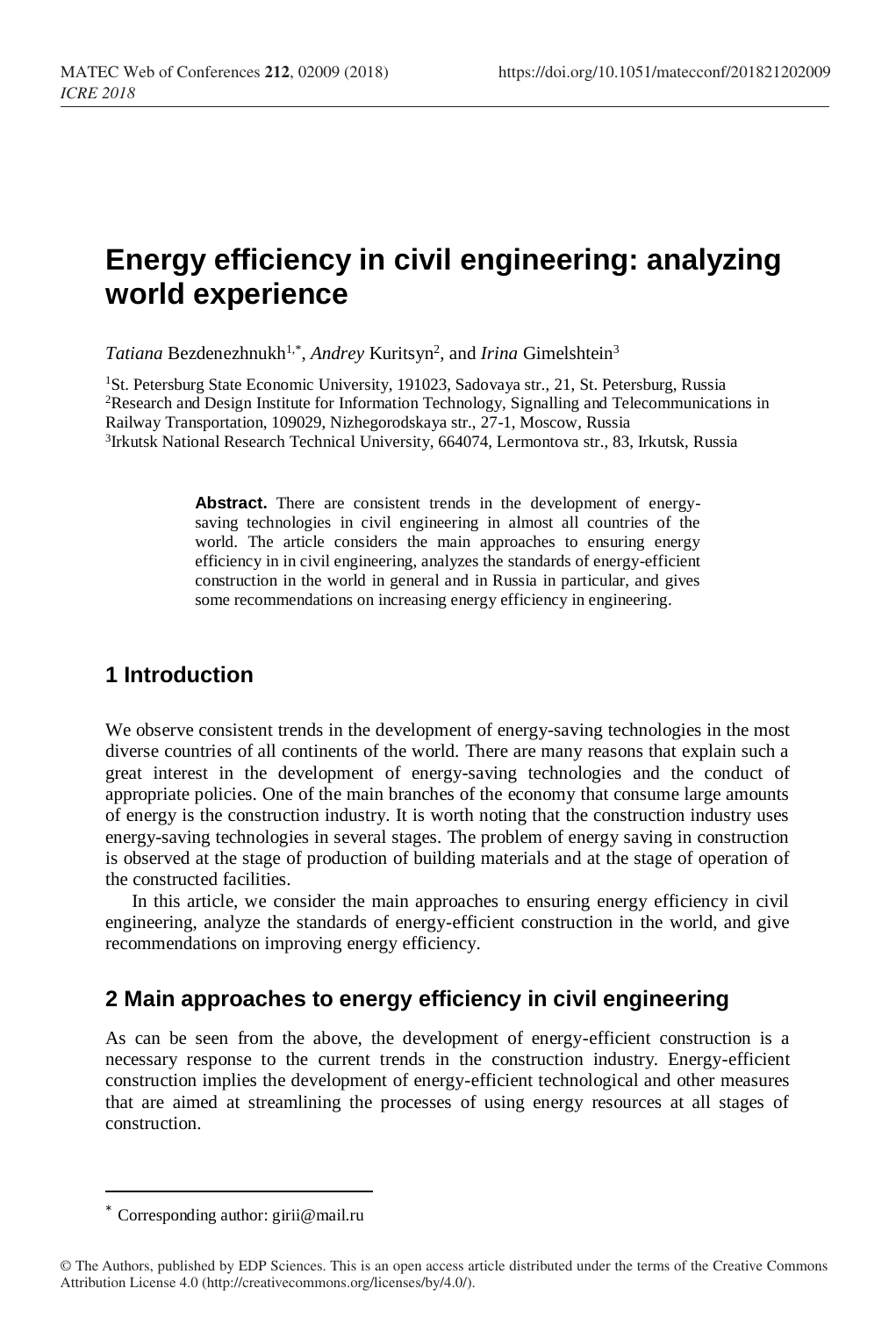One of their effective directions is the construction of "green" buildings with zero energy consumption. Such construction sites can be considered as buildings with high energy efficiency, which are able to locally generate energy from renewable energy sources and consume it in equal quantities throughout the year. If the amount of generated energy is less than the consumed, this building is called a building with almost zero energy consumption. In addition, choosing a model of thermal comfort in a room to establish optimal humidity conditions has a significant effect on the energy consumption of buildings with zero energy consumption [1].

A "green roof" is a very important element of the heat-shielding shell of the "green building". This is a multi-layered enclosing structure that consists of a cover in the form of reinforced concrete slab, waterproofing carpet, heat insulation of their extruded foam polystyrene plates, a separate layer of geotextile. Drainage and filter layers, soil layer, and plant layer.

The greening of the roofs can be divided into intensive and extensive, depending on the type of plant layer. Intensive landscaping is based on the use of tall plants with a developed root system. In fact, we have a roof garden, which requires a 1-meter-thick soil layer and a permanent care of the gardeners. Conversely, extensively landscaped roofs do not require systematic maintenance, since they require a minimum layer of soil or compost for roof gardening [1, 2].

In our opinion, there are several advantages of green roofs. First, they soften the effect of warm islands as they equalize the temperatures of surfaces. Secondly, green roofs reduce the cost of heating the building in the cold period due to the construction with high resistance to heat transfer. Thirdly, the reduction in the cost of cooling and air conditioning of buildings occurs in the warm period due to the increase in the mass of the structure and the natural evaporation of moisture. Nevertheless, one of the main drawbacks of green roofs is their high initial cost compared to a conventional roof. In addition, the construction of a green roof significantly complicates the construction of the building.

Greening facades is another common way to improve energy efficiency and environmental safety of buildings. There are several factors that help to increase the level of thermal insulation of facade systems: (a) reduction of heat losses through the individual enclosing structures and the heat-shielding envelope of the building as a whole, which reduces the amount of heat energy consumed; (b) improvement of thermal comfort in the premises due to a decrease in the intensity of radiant and convective heat exchange on the inner surface of fences; (c) reduction of environmental pollution due to a reduction in emissions of harmful substances into the atmosphere [3].

In addition, the design and construction of buildings with high energy efficiency is possible due to various technological solutions. For example, the building's ventilation works in such a way that air comes from the shady side of the building on hot days, so you do not have to use air conditioners. In winter, when, ventilation uses 75-85 percent of the generated heat. Heating also saves on costs, which is made possible by the use of heat pumps and solar collectors. Heat pumps take heat from the ground or air and move it to the house. Solar collectors, in turn, heat the coolant (material) from visible light and infrared radiation [2].

To obtain maximum light in the room, the lighting is carefully calculated at the initial stages of building construction. Architects and planners have houses in such a way that each building receives the greatest amount of light and does not overheat. Sufficient level of natural lighting allows not only to provide a comfortable life for a person living in the house, but also to reduce the costs of artificial lighting of the building.

In energy-efficient homes, solar energy is extracted from solar panels that can be installed on the roof of the house. Solar cells can catch sunlight all year round and transform it into electricity. Another way to save on electricity is to install wind generators.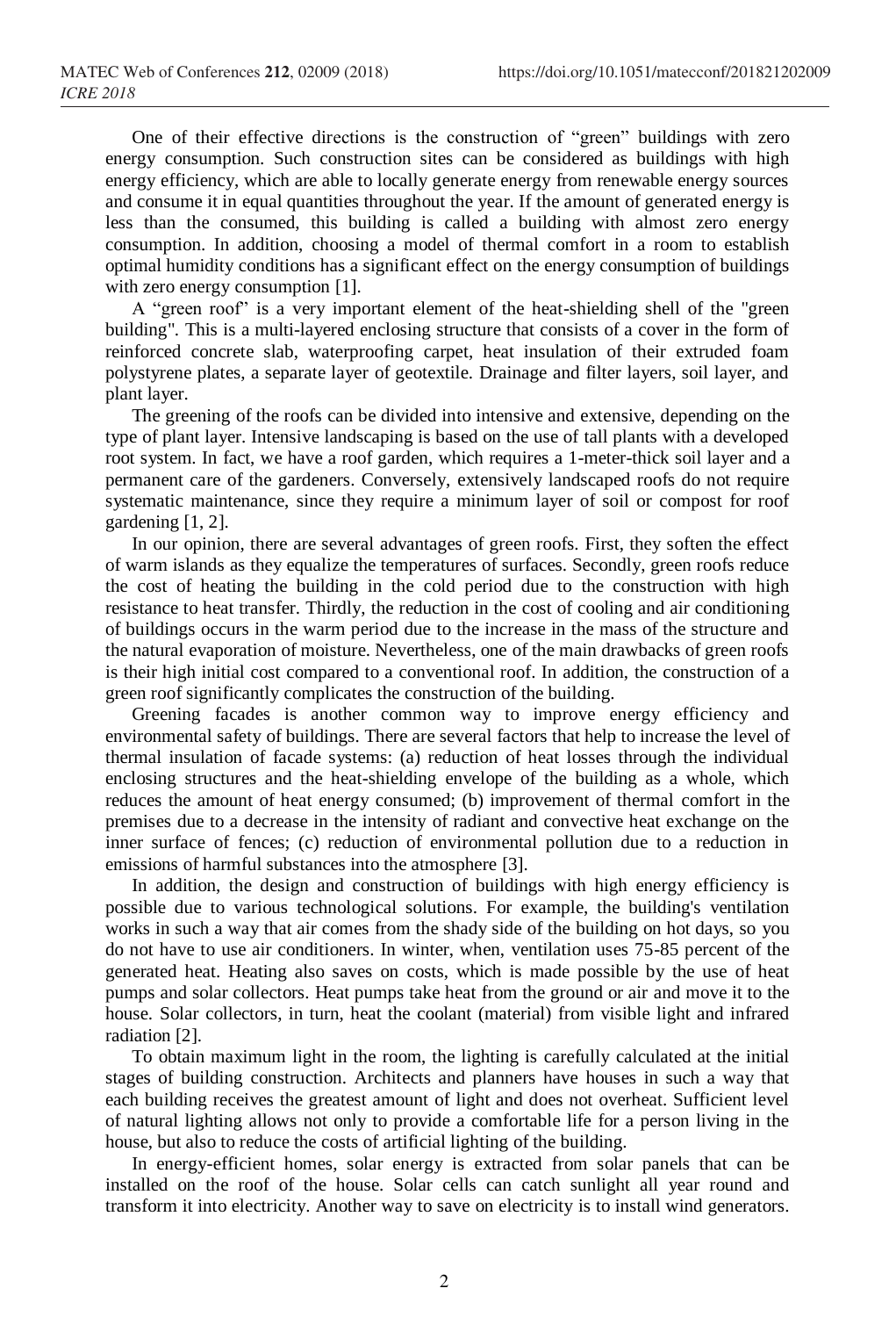In addition, it is possible to install internal batteries that can conserve excess electrical power.

Also, the preservation of heat in the building can occur due to the materials of the enclosing structure. For example, a construction company can install an effective thermal insulation throughout the perimeter of the building and in the basement and energy efficient double glazing to reduce heat loss through the windows of the building.

## **3 Energy efficiency standards and incentive measures in civil engineering**

Many countries have their own rating systems that assess the environmental cleanliness and sustainability of the construction by forming the criteria for environmental management. As a rule, the following criteria are used: optimal choice of land plot, level of transport pollution, quality of indoor microclimate, quality of building materials, volume of greenhouse gas emissions to the atmosphere, and economical use of electricity and water. It is worth noting that the joint solution of environmental, sanitary and epidemiological and energy requirements, reducing environmental risks are a very important task in the field of investment and construction.

There are two major rating systems that include a large number of indicators, namely the British BREEAM and the U.S. LEED [1, 5]. Despite the proven effectiveness of these two rating systems, their developed standards had to be adapted to Russian climatic and territorial realities. The given task was realized in creation of the Russian system of an estimation of ecological standards "Green Standards". This system of assessing environmental standards, in our view, maximally adapts the basic world standards of the field of environmental assessment and energy efficiency of the construction industry to Russian conditions. In addition, the standards are guided by the legislation in force in Russia.

| N <sub>0</sub> | <b>Directions</b>                                                                                 | Green<br><b>Standards</b><br>of Russia | <b>LEED</b> | <b>BREEAM</b> |
|----------------|---------------------------------------------------------------------------------------------------|----------------------------------------|-------------|---------------|
|                | Saving energy                                                                                     | 3                                      | 3           | 3             |
| $\overline{c}$ | Use of renewable energy sources                                                                   | 3                                      | 3           | 3             |
| 3              | Water supply                                                                                      | 3                                      | 3           | 3             |
| 4              | Protection of the environment                                                                     | 3                                      | 3           | 3             |
| 5              | Recycling                                                                                         | 3                                      | 3           | 3             |
| 6              | Landscaping and gardening                                                                         | 3                                      | 3           | 3             |
|                | Ecology of building materials                                                                     | 3                                      |             | 3             |
| 8              | Comfort of the internal environment                                                               |                                        |             |               |
| 9              | Convenience of building location                                                                  | 3                                      | 3           | 3             |
| 10             | Automation, dispatching, monitoring of<br>engineering support systems                             | 3                                      | 3           | 3             |
| 11             | Reliability and safety                                                                            |                                        |             |               |
| 12             | Integrated network management and monitoring<br>of the design, construction and operation process |                                        | 2           |               |
| 13             | Economic criteria of ecology and energy<br>efficiency                                             |                                        |             |               |

|  |  | Table 1. The main energy efficiency standards in civil engineering |  |  |  |
|--|--|--------------------------------------------------------------------|--|--|--|
|  |  |                                                                    |  |  |  |
|  |  |                                                                    |  |  |  |

Source: 1.

In this manuscript, we consider the main directions of the three rating systems for assessing buildings and each of them give their assessment: (a) "3" stands for a deep degree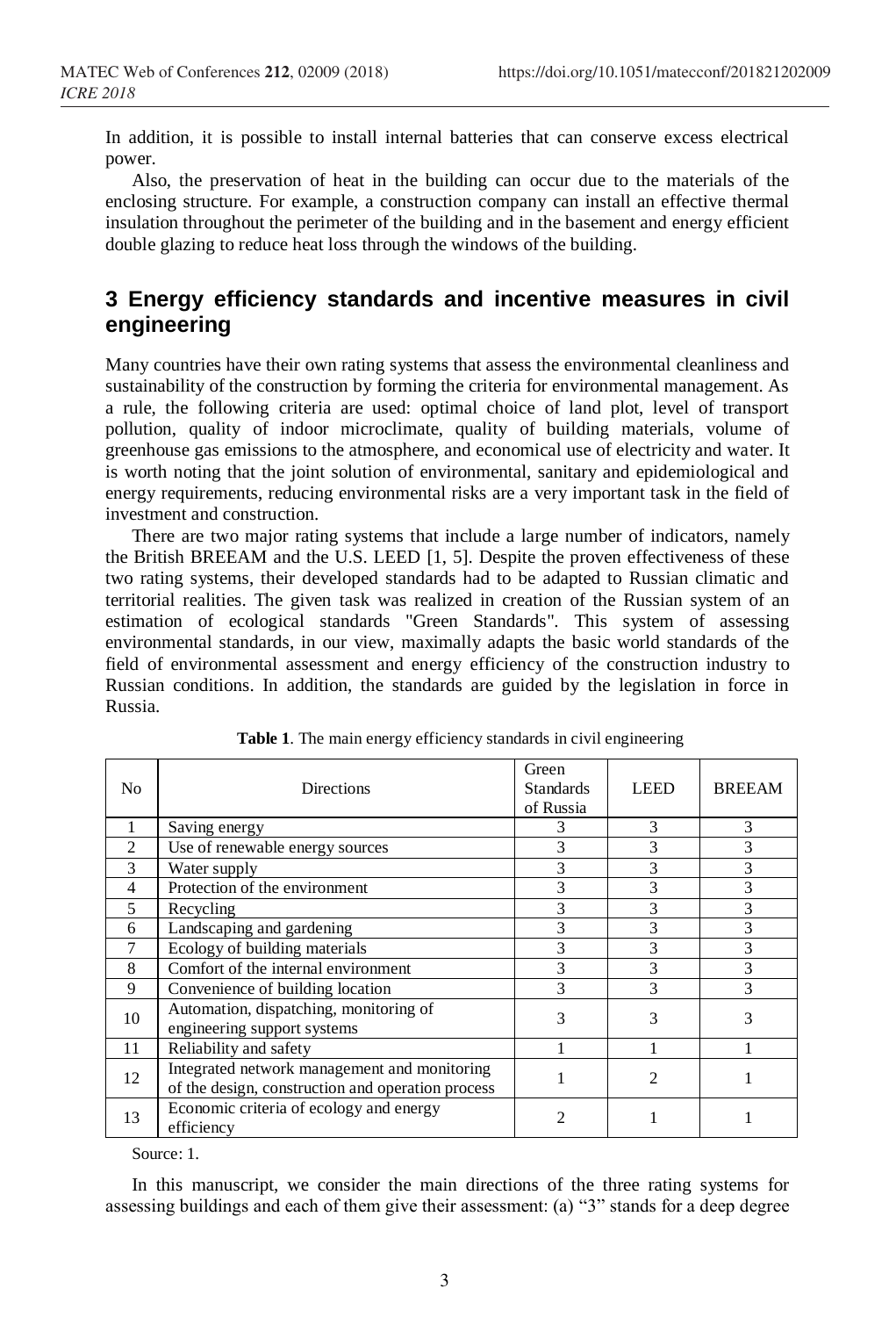of analysis and evaluation; (b) "2" means medium degree of significance; (c) "1" stands for indirect, fragmented analysis.

Comparative analysis shows that the Russian "green standard" coincides in the main areas of assessment with American and British standards. In addition, all three standards also almost completely coincide in the depth and significance of the analysis of indicators, excluding the last three points.

Consideration of measures to stimulate energy-efficient construction is also a very important aspect of the problem under consideration. Based on the analysis of relevant literature [1, 2, 3, 4, 5], we distinguish five basic sets of measures. The first set of measures focuses on the implementation of standards by state and municipal authorities. For example, one should analyze (a) the requirements of mandatory certification when issuing targeted subsidies by budgets of different levels; (b) certification of all or some real estate objects of a particular public authority; (c) certification of objects in accordance with objective criteria; (d) construction of facilities for state and municipal needs.

The second set of incentive measures, in our view, considers financial measures to stimulate the development of energy-efficient construction: (a) direct budget financing; (b) concessional lending; (c) compensation of interest on loans; (d) state guarantees; (e) an interest-free mortgage.

The third set of measures is about tariff measures to stimulate the development of energy-efficient construction and includes the following: (a) preferential connection to networks; (b) preferential tariffs for electricity; (c) compensation for energy resources; (d) compensation for the generated energy; (e) compensation for the difference in the price of energy; (e) preferential customs tariff.

The fourth set of incentive measures includes investment and administrative measures to stimulate energy-efficient construction: (a) the conclusion of a contract for the reconstruction of a real estate object in state or municipal ownership; (b) provision of preferences in the provision of land for construction; (c) benefits in the coordination of construction projects for those who apply energy-efficient standards for newly-constructed real estate; (d) the provision of preferences in the coordination of construction for those who carry out the construction and reconstruction of real estate objects with the application of standards for the construction of energy-efficient facilities.

The fifth set of measures is aimed at increasing tax incentives for the construction of energy-efficient facilities: (a) property tax relief; (b) income tax relief; (c) an investment tax credit; (d) tax privileges for individuals.

## **4 Conclusion**

Thus, the energy efficiency of construction forms the energy and environmental efficiency of urban economy and positively affects the energy efficiency of the entire economy as a whole. Taking into account all the above, we provide several recommendations that may be useful for the development of energy efficiency of the construction industry in Russia. First, it is necessary to form a culture of resource saving and increase the awareness of consumers of energy resources in relation to existing methods and technologies for improving energy efficiency in the construction and operation of buildings. Secondly, educational programs for training specialists in the construction industry should also have a focus on environmental assessment. Thirdly, tax breaks can be an excellent way to stimulate the use of energy-efficient technologies in the construction, operation or reconstruction of construction sites. Undoubtedly, further development of technologies that increase energy efficiency in construction requires significant financial resources. Nevertheless, the implementation of these measures at the state level will contribute to improving the energy efficiency of the country's construction industry.